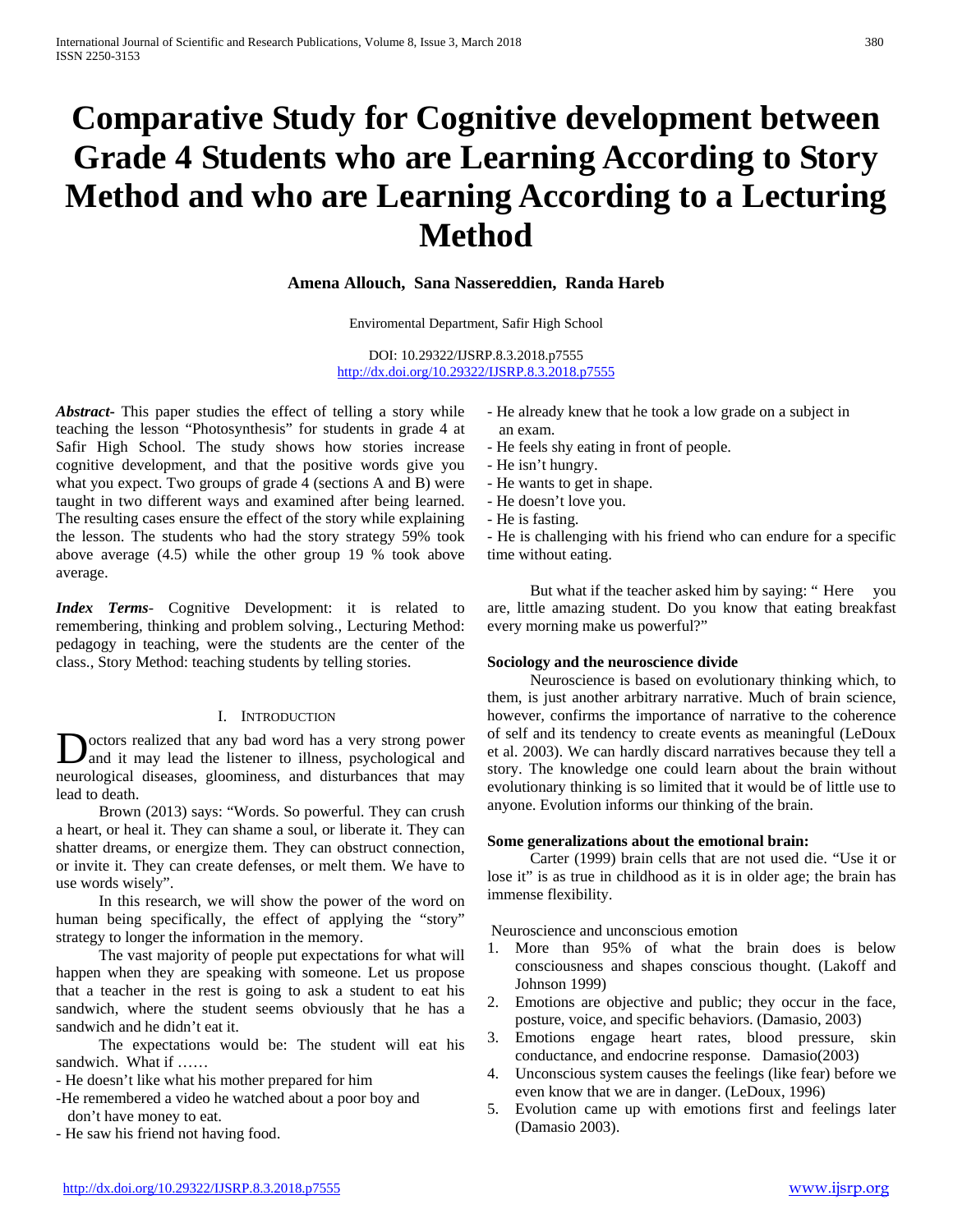International Journal of Scientific and Research Publications, Volume 8, Issue 3, March 2018 381 ISSN 2250-3153

## II. HYPOTHESIS

Telling stories increase students' memories.

Positive words give you what you expect and enhance cognitive development.

## III. METHODS

 Two groups of grade 4 students in Safir High School are applied for two different ways in teaching.

 Group A made up of 21 students and group B made up of 22 students.

## Group A:

 In 18-1-2018 at 11:30 a.m, the teacher explained a lesson using ppt presentation about "Photosynthesis and contribution of trees in decreasing pollution in atmosphere" using pictures and lecturing method (Appendix 1).

#### Group B:

 In 18-1-2018 at 11:30 a.m, the teacher explained a lesson using ppt presentation about "Photosynthesis and contribution of trees in decreasing pollution in atmosphere" using pictures and the story strategy (Appendix 1).

#### Measurements

 In 18-1-2018 at 1:00 p.m, students were asked different questions about the lesson (Appendix 2).

#### Results

 19 % of students of group A have taken above average in the quiz; their grades were greater than 4.5 over  $9$  ( $> 4.5$ ) while 59% of students of group B have taken above average; their grades were greater than  $4.5$  over  $9$  ( $> 4.5$ ).

#### Group A:







# IV. CONCLUSION

 Words do matter. This world deserves to become a place where words can both lift us from the precipice and send us on an adventure. Words are more than simply tools for us to change our emotional state or express how we feel. The way that people refer to themselves and others is highly diagnostic of their mental state.

 Certain words reflect the behavioral characteristics of the person who spoke or wrote them.

 Words are the vehicle for change and inspiration; they allow the brightest minds on Earth to free themselves of the chains in their minds. Words turn dreams and visions into reality, they give life to all that remains hidden and kept away.

Words have given us a chance.

# APPENDIX 1

#### **Case 1: Story**

- One day a mother and her son went to the garden, while the mother was watering the plants, the son asked her: I have never seen a green plant working, who cooks for her?
- S: Who cooks for you?
- M: You mom
- M: If I want to make a cake for you, what do I need?
- S: Milk, flour, and eggs.
- M: Great. And so the green plants, they cook for themselves. They need carbon dioxide, sunlight, and water.
- S: Complete mama!
- M: When the plants take these, they give oxygen and glucose (sugar), and the sugar feeds the plants.
- S: Okay mama, but why this process is called photosynthesis?
- M: Son, photosynthesis is "photo" which means light and "synthesis" which means mixing. And it's a process where the plants make their own food.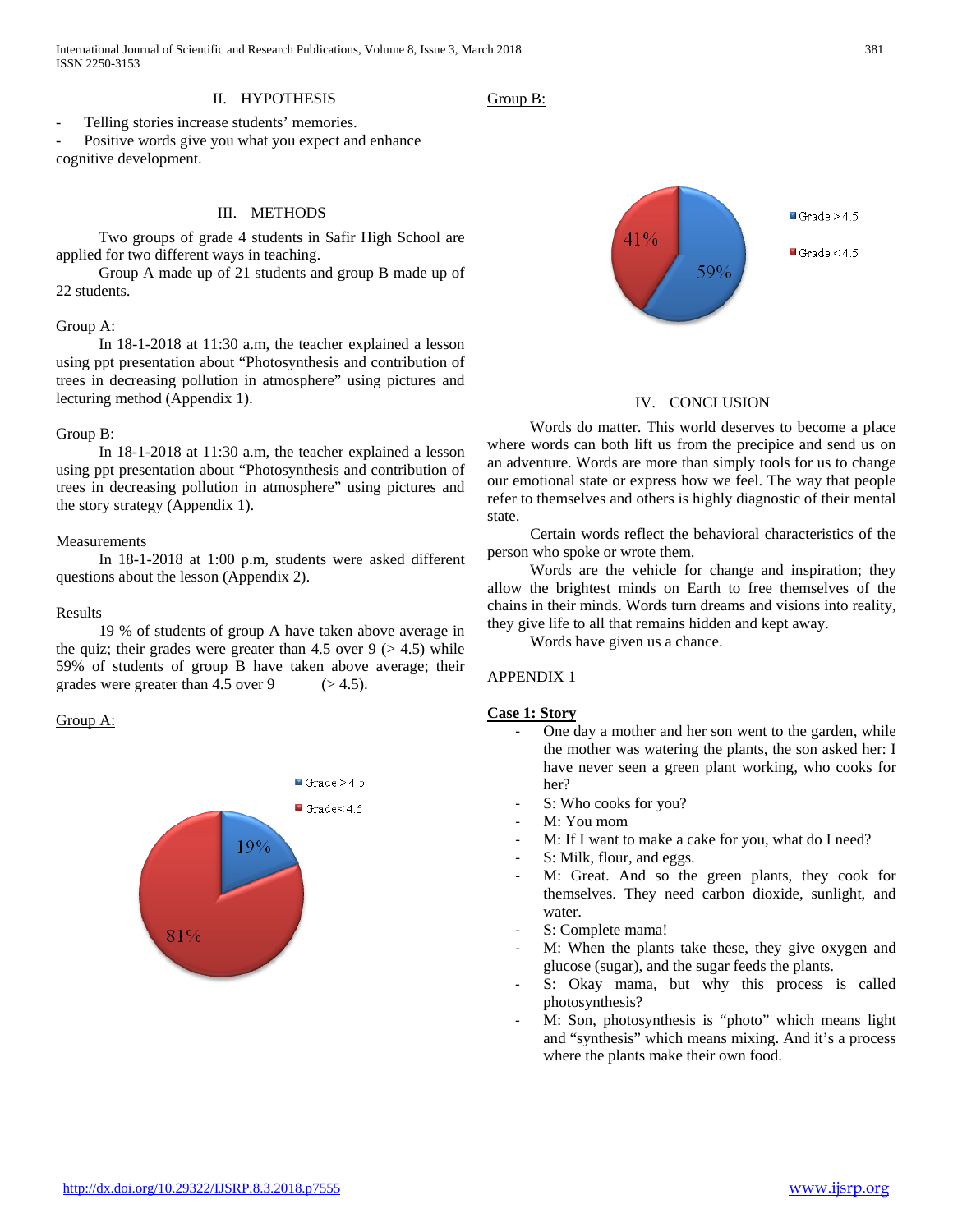International Journal of Scientific and Research Publications, Volume 8, Issue 3, March 2018 382 ISSN 2250-3153

# **Case 2: Lecturing**

- Photosynthesis is a process where the plants make their own food.
- The plants take carbon dioxide, water, and light in order to make photosynthesis.

# APPENDIX 2

# Circle the correct answer in each of the following

|                  | 1        | $\overline{2}$ | 3          | 4         | 5           |
|------------------|----------|----------------|------------|-----------|-------------|
| 'photosynthe     | picture  | Light          | mixing     | post      | water       |
| sis?             |          |                |            |           |             |
| What does        |          |                |            |           |             |
| 'photo'          |          |                |            |           |             |
| mean?            |          |                |            |           |             |
| 'photosynthe     | giving   | Taking         | adding     | deleting  | mixing      |
| sis <sup>?</sup> |          |                |            |           |             |
| What does        |          |                |            |           |             |
| 'synthesis'      |          |                |            |           |             |
| mean?            |          |                |            |           |             |
|                  | Process  | Process        | Process    | Process   | Process     |
| What is the      | where    | where          | where      | where     | where       |
| meaning of       | plants   | food           | mothers    | light     | oxygen is   |
| photosynthes     | make     | make           | cook their | takes air | absorbed    |
| is?              | heir own | their          | cakes      |           |             |
|                  | food     |                |            |           |             |
|                  |          | own            |            |           |             |
|                  |          | plants         |            |           |             |
|                  | -water   | -water         | -water     | -water    | -sunlight   |
| What does        | sunlight | -carbon        | -sunlight  | -oxygen   | -soil       |
| the plant        | -oxygen  | dioxide        | -carbon    |           | -oxygen     |
| need to          |          |                | dioxide    |           |             |
| make its         |          |                |            |           |             |
| own food?        |          |                |            |           |             |
| What do the      | oxygen   | Carbon         | Sunlight   | water     | Carbon      |
| roots            |          | dioxide        |            |           | dioxide and |
| absorb?          |          |                |            |           | water       |
|                  |          |                |            |           |             |
| $CO2$ is taken   | leaves   | stem           | Roots      | fruits    | soil        |
| by               |          |                |            |           |             |
| What does        | Carbon   | Oxygen         | Water      | Only      | Only        |
| the plant        | dioxide  | d glucose      | and        | glucose   | oxygen      |
| produce?         | and      |                | glucose    |           |             |
|                  | glucose  |                |            |           |             |
| Trees give       | stay     | increase       | Decrease   | Not be    | disappear   |
| oxygen so        | constant |                |            | found     |             |
| oxygen           |          |                |            |           |             |
| will             |          |                |            |           |             |
| Trees give       | Stay     | Increase       | decrease   | Not be    | disappear   |
| oxygen so        | constant |                |            | found     |             |
| carbon           |          |                |            |           |             |
| dioxide          |          |                |            |           |             |
| will             |          |                |            |           |             |

- The plants mix them in order to give oxygen gas and glucose (sugar).
- The sugar feeds the plant.